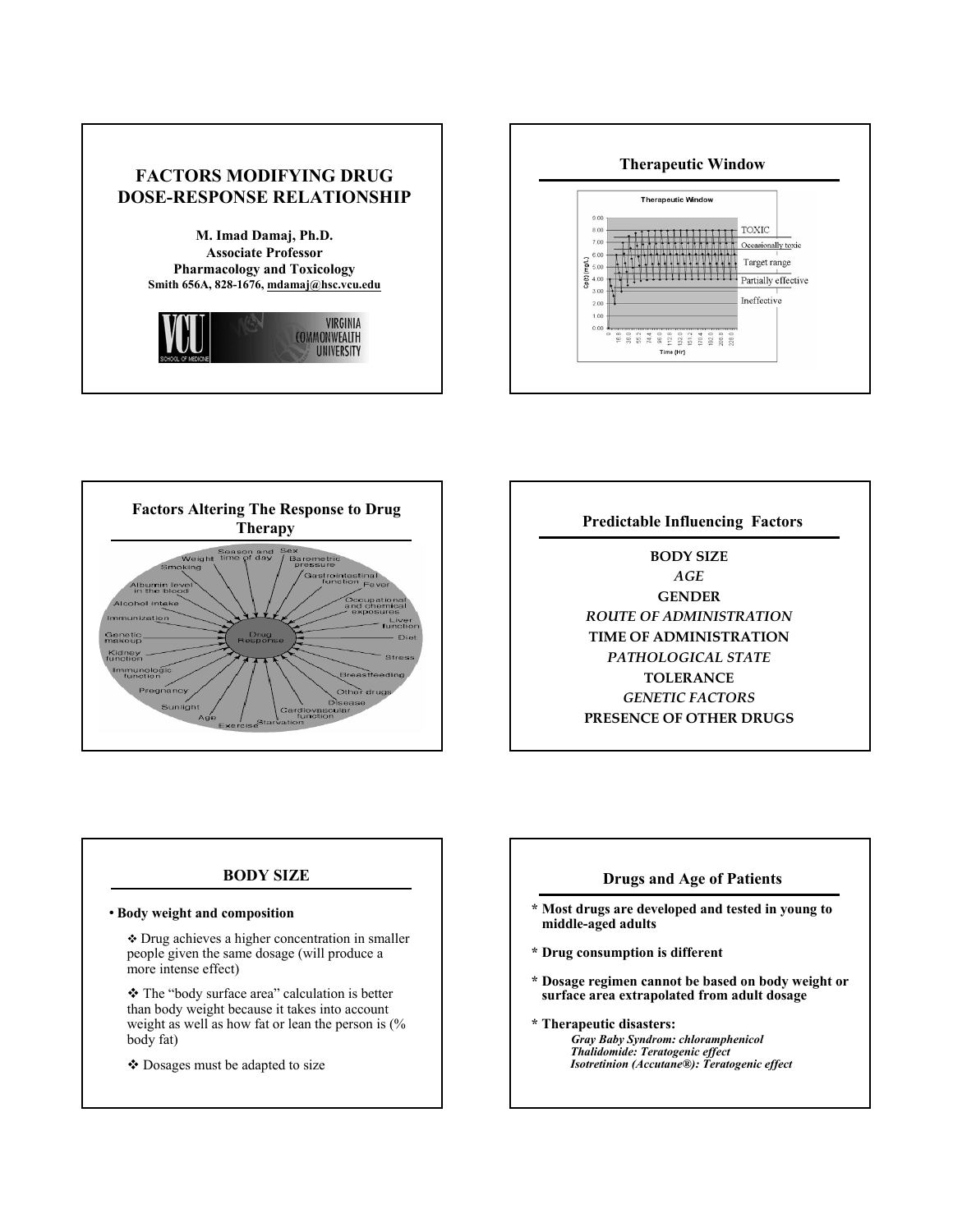# **AGE PERIODS**

#### **Populations have several groups**

- –Premature infants :< 36 weeks gestation –Full-term infants :36-40 weeks gestation –Neonates :1st 4 weeks post-natal –Infants :5-32 weeks post-natal –Children :1-12 years
- –Adolescents :12-16years
- –Geriatrics : > 65 years
- 
- 

**Changes in Body Proportions with Age**

| Minerals | $2.0\%$                               | 3.2%                                     | $3.0\%$                            | $4.2\%$                              | $4.3\%$                                        | $5.5\%$                   | $4.0\%$                   |
|----------|---------------------------------------|------------------------------------------|------------------------------------|--------------------------------------|------------------------------------------------|---------------------------|---------------------------|
| Protein  | 12.0%                                 | 13.4%                                    | 13.4%                              | 17.3%                                | 18.1%                                          | 16.5%                     | 12.0%                     |
| Water    | 80.0%                                 | 70.0%                                    | 61.2%                              | 64.8%                                | 64.6%                                          | 60.0%                     | 54.0%                     |
| Fat      | 6.0%<br>Premature<br>$(2 \text{ kg})$ | 13.4%<br>Full term<br>$(3.5 \text{ kg})$ | 22.4%<br>1 yr<br>$(10 \text{ kg})$ | 13.7%<br>10 <sub>yr</sub><br>(31 kg) | 13.0%<br>15 <sub>vr</sub><br>$(60 \text{ kg})$ | 18.0%<br>Adult<br>(70 kg) | 30.0%<br>Elder<br>(65 kg) |







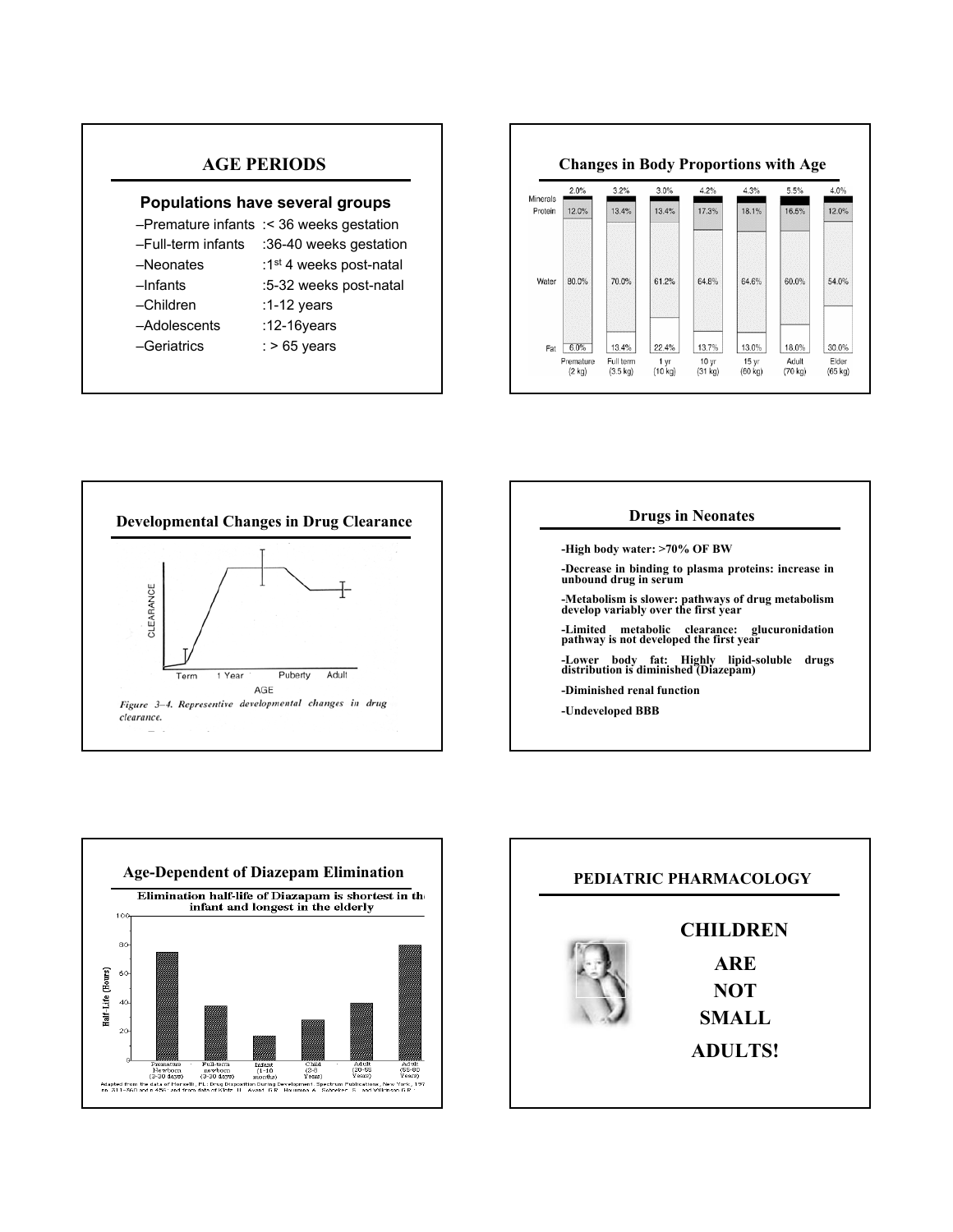



## **PEDIATRIC PHARMACOLOGY**

 $\triangleright$  Compliance problem

- *Poor communication*
- *Inconvenient dosage forms*
- *Unpalatability*
- *Unreliable measurement*
- *Spillage, etc*

¾Medication dosage: BW versus BSA

## **Body Surface Area for Drug Dosage**

- Calculations based on the child's weight are inaccurate
- Physiological differences (body water, fat): larger doses of some drugs on a mg/m2 basis
- BSA is calculated from height and weight (nomogram)
- The surface area rule is the most accurate



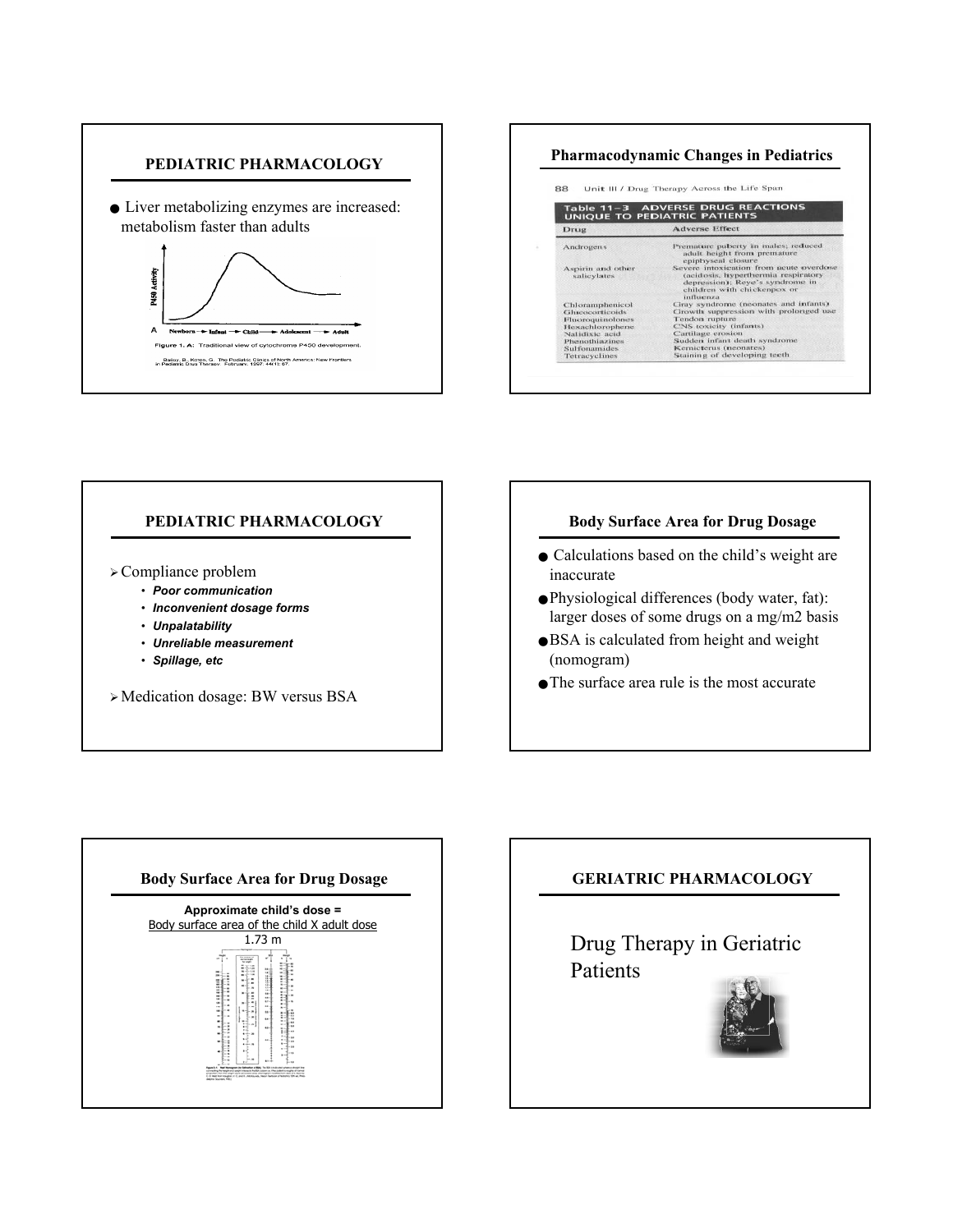#### **Drug Therapy in Geriatric Patients**

# ● **Elderly constitute 12% of the population but consume 31% of prescribed drugs in US**

- Elderly more sensitive to drugs and exhibit more variability in response
	- Altered pharmacokinetics
	- Multiple and severe illnesses
	- Multiple drug therapy and usage
	- Poor compliance

*"Individualization of treatment is essential: each patient must be monitored for desired responses and adverse responses, and the regime must be adjusted accordingly"*

#### **Changes in Body Proportions with Age**  $3.2%$  $3.0%$  $4.2%$  $4.3%$ 5.5%  $4.0%$  $2.0%$ Minerals 16.5% 12.0% Protein  $120%$ 13.4% 13.4% 17.3% 18.1%



## **Physiological Changes in Geriatric Patients**

● **Increased body fat**- reduces plasma levels of lipid soluble drugs

● **Decreased total body water**- increases concentration of water soluble drugs and intensity of response

● **Reduced concentration of serum albumin**malnourishment decreases albumin and results in increased drug levels

# **Altered Pharmacokinetics in Geriatric Patients**

● **Metabolism**: hepatic functions decrease in elderly and drug levels increase (amount of dysfunction variable) • **Excretion**: decline of renal function in elderly (variable)-therefore increase drug levels in plasma





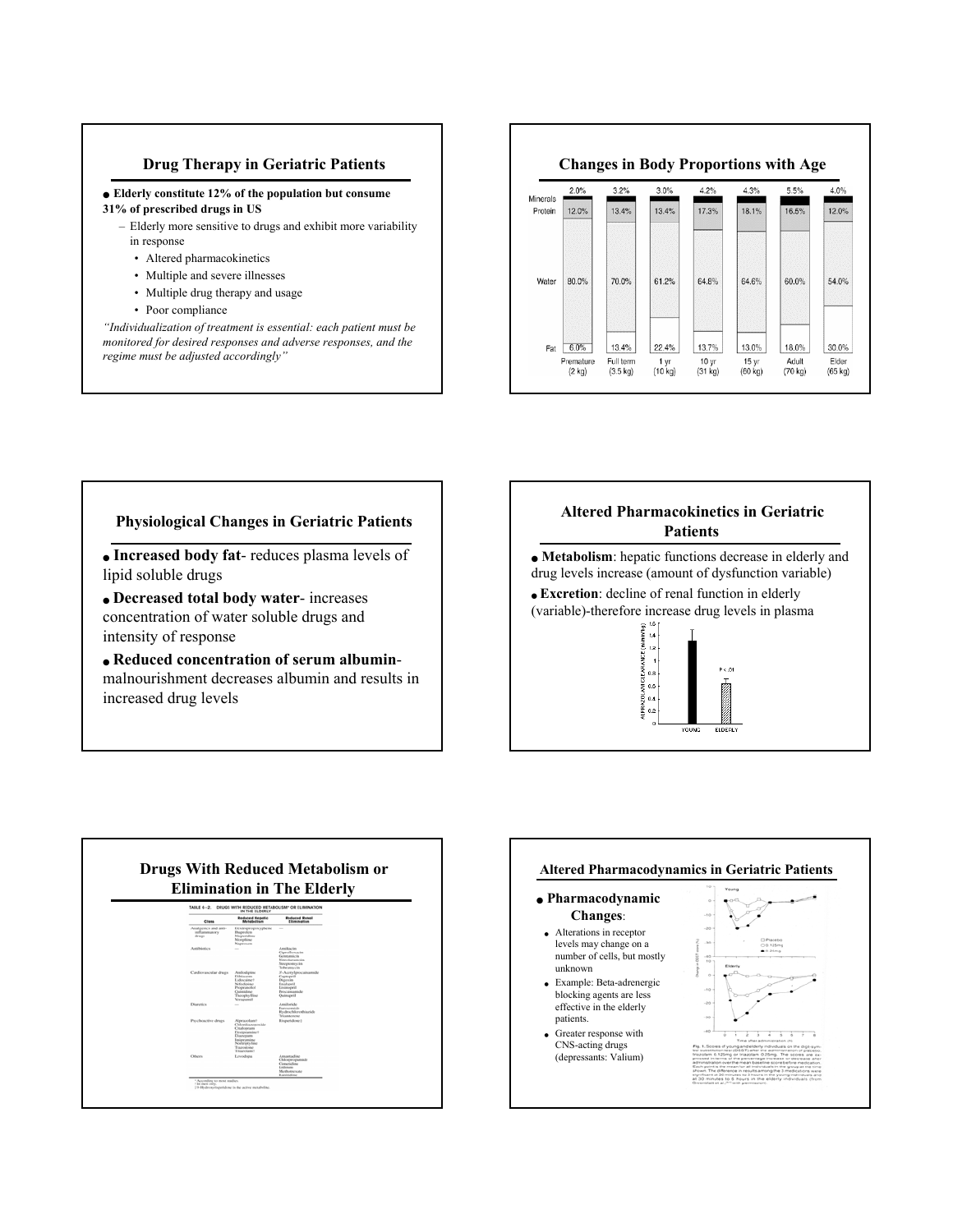#### **Adverse Drug Reactions in Geriatrics**

- Seven times more likely in elderly
- 16% of hospital admissions
- 50% of all medication-related deaths
	- –**Drug accumulation secondary to reduced renal function**
	- –**Polypharmacy : dangerous practice (drug-drug interactions)**
	- –**Greater severity of illness**
	- –**Presence of multiple pathologies**
	- –**Increased individual variation**
	- –**Inadequate supervision of long-term therapy**
	- –**Poor patient compliance**



# Polypharmacy

- Seniors accounts for 25% prescriptions
- Over 75 year old take on average nearly 3 prescribed medications and 1.5 across the counter meds daily!
- In day hospitals, average number of active medications ranges from 5.5-8.3 per day
- In crease in drug-drug interactions and ADR



# **Gender and Drug Variability**

• **Factors that influence drug responses are:**

- Sex
- Pregnancy
- Breastfeeding

### **Sex and Drug Variability**

 $\triangleright$  Response is different to same drug and dosage between men and women

¾ Some are more effective in men, some are more effective in women

 $\triangleright$  Until recently (1977), all drug research done in males

¾ **Known difference**: Alcohol is metabolized more slowly in women; women are more sensitive to cardio-toxic effects of terfenadine (seldane) than are men.

¾ **Hormonal effects?**

#### **Drug Therapy During Pregnancy and Breastfeeding** • **1/3 to 1/2 of pregnant women take at least one prescription drug and most take more** – **Some used to treat pregnancy side effects** –Nausea –Pre-eclampsia –Constipation – **Some medications used to treat chronic disorders** –Hypertension –Diabetes –Epilepsy –Cancer –Infectious Diseases – **Drugs of abuse**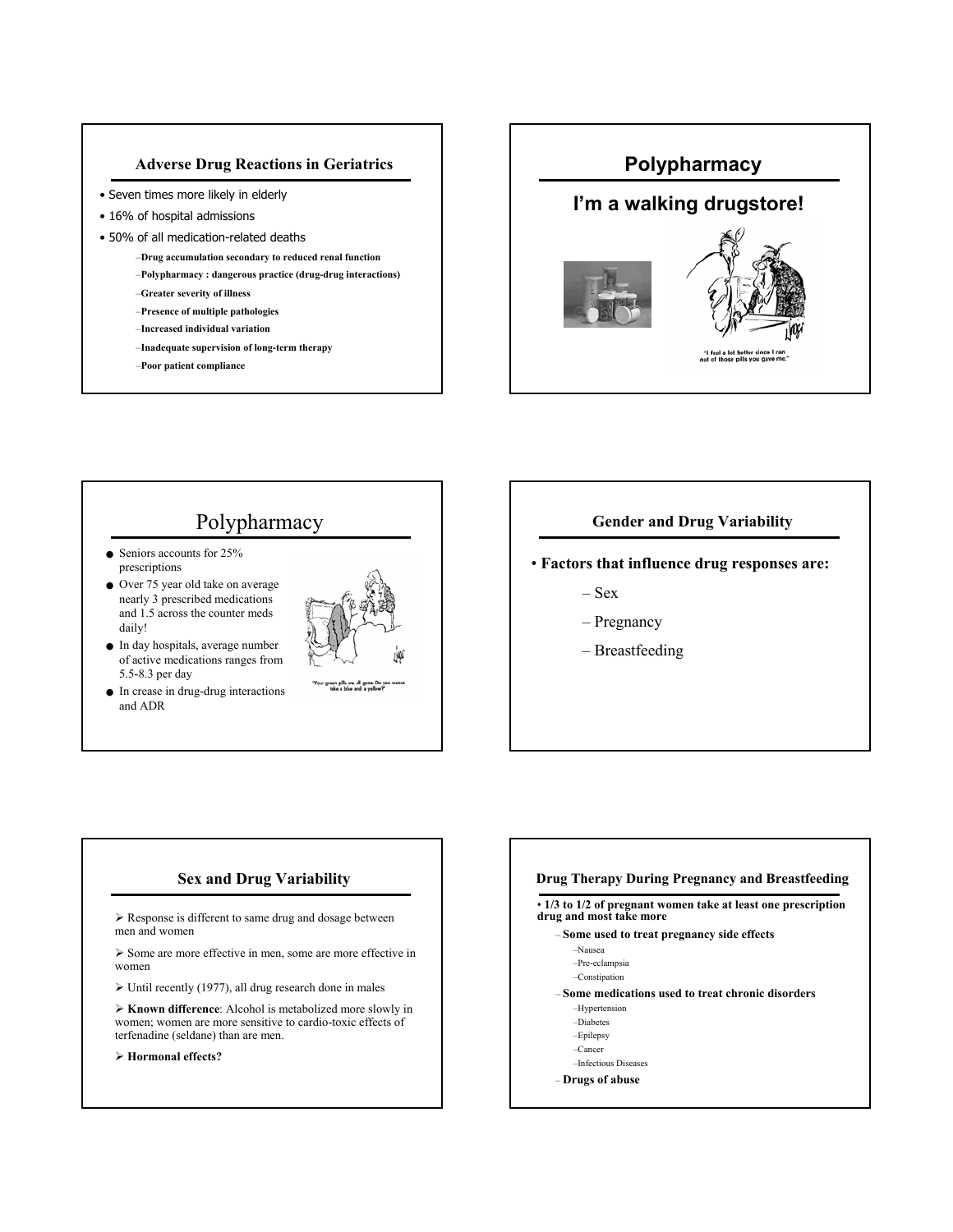#### **Drug Therapy During Pregnancy and Breastfeeding**

•**Physiological changes in pregnancy that impact drug dosing are in the:**

- –Kidney
- –Liver
- –Gastrointestinal tract

#### •**All drugs cross the placenta**

•Drug transfer is

- –Easier—lipid soluble drugs
- –Difficult—ionized, highly polar or protein-bound drugs







# **FDA Pregnancy Categories FDA Risk Categories** Appendix F **FDA PREGNANCY CATEGORIES** Note: Medic ns should be used during pa nd well-controlled studies ha of pr

- nows<br>riele
- ing expe

• **1983 FDA classified drugs into 5 categories according to probable risks to fetus**

- –A. Remote risk of fetal harm
- –B. No risks in animals studies; no well-controlled human studies
- –C. Risks in animals studies; no well-controlled human studies
- –D. Proven risk of fetal harm Potential benefits versus risk
- –X. Proven risk of fetal harm- Drugs should not be used

### –**Pregnant women should avoid drugs completely**

#### –If PG woman has been exposed:

*Find out exactly when drug was taken– if not during weeks 2-8 then patient should be reassured that risk of malformation is minimal & 3% of all babies have some kind of malformation*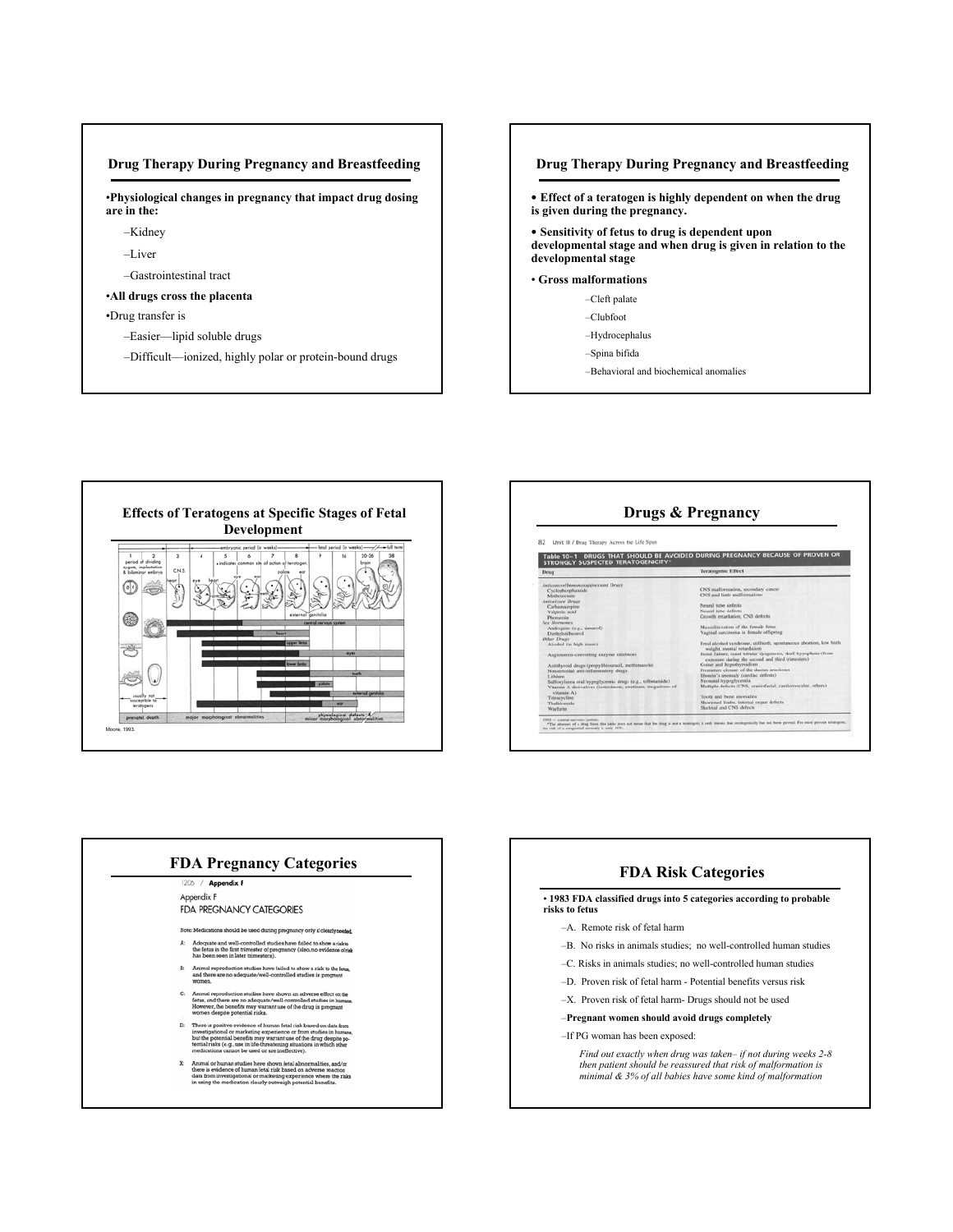#### **Drug Therapy during Breast Feeding**

¾ Drugs get through breast milk and can effect infant

¾Little research done on this aspect because of dangers involved in these studies - Adverse effects are described (penicillin, tetracycline)

 $\triangleright$  Concentration of drugs differ in milk. Lipid soluble drugs are in higher concentration

¾ Generally most drugs are in too low a concentration to be harmful to infant - However consider:

- ¾Volume of milk consumed
- $\blacktriangleright$  Age of the infant
- $\blacktriangleright$  Liposolubility of the drug

¾Some drugs are contraindicated because of known risk: nicotine, amphetamines, lithium, marijuana, anticancer drugs, ...





#### **Route & Forms of Administration**

#### •**Variability in Absorption**

–Differences in manufacturing processes affect rate of absorption of drug

• Factors that influence bioavailability:

–Product preparations

- Tablet (Example: next slide. 4 diff preparation)
- Enteric coating
- Sustained release formulations (capsule)
- Routes of administration



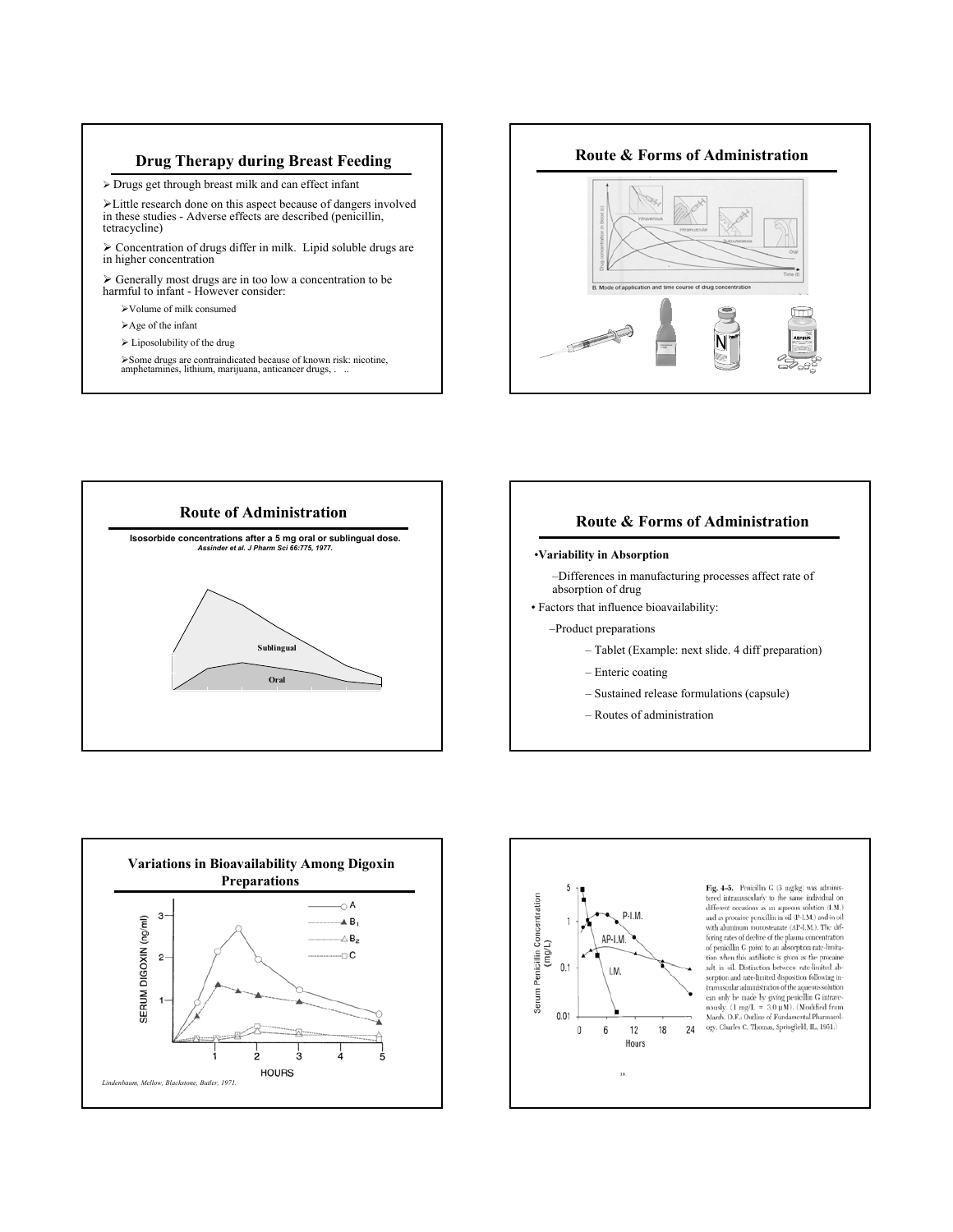

- - *Calcium containing foods and tetracyclin*
	- *High fiber foods reduce absorption*
- –Drug-food interactions may increase absorption: food interactions may increase absorption:
	- *High calorie food more than doubles the absorption of squinavir*
- –Drug may cause upset stomach if taken without food
	- –**Choose alternative drug?**
	- –**Increase dose if taken with food?**
	- –**Take shortly before or after meal?**







### **PATHOLOGICAL STATE & DRUGS**

- **Pathophysiology: how disease affects responses to drugs**
- **Kidney**
	- –Reduce drug excretion: drugs accumulate in body
	- –Must decrease dosage of drug until kidney function back to normal
- **Liver**
	- –Site of drug detoxification and metabolism
	- –Drug will accumulate to toxic levels in body